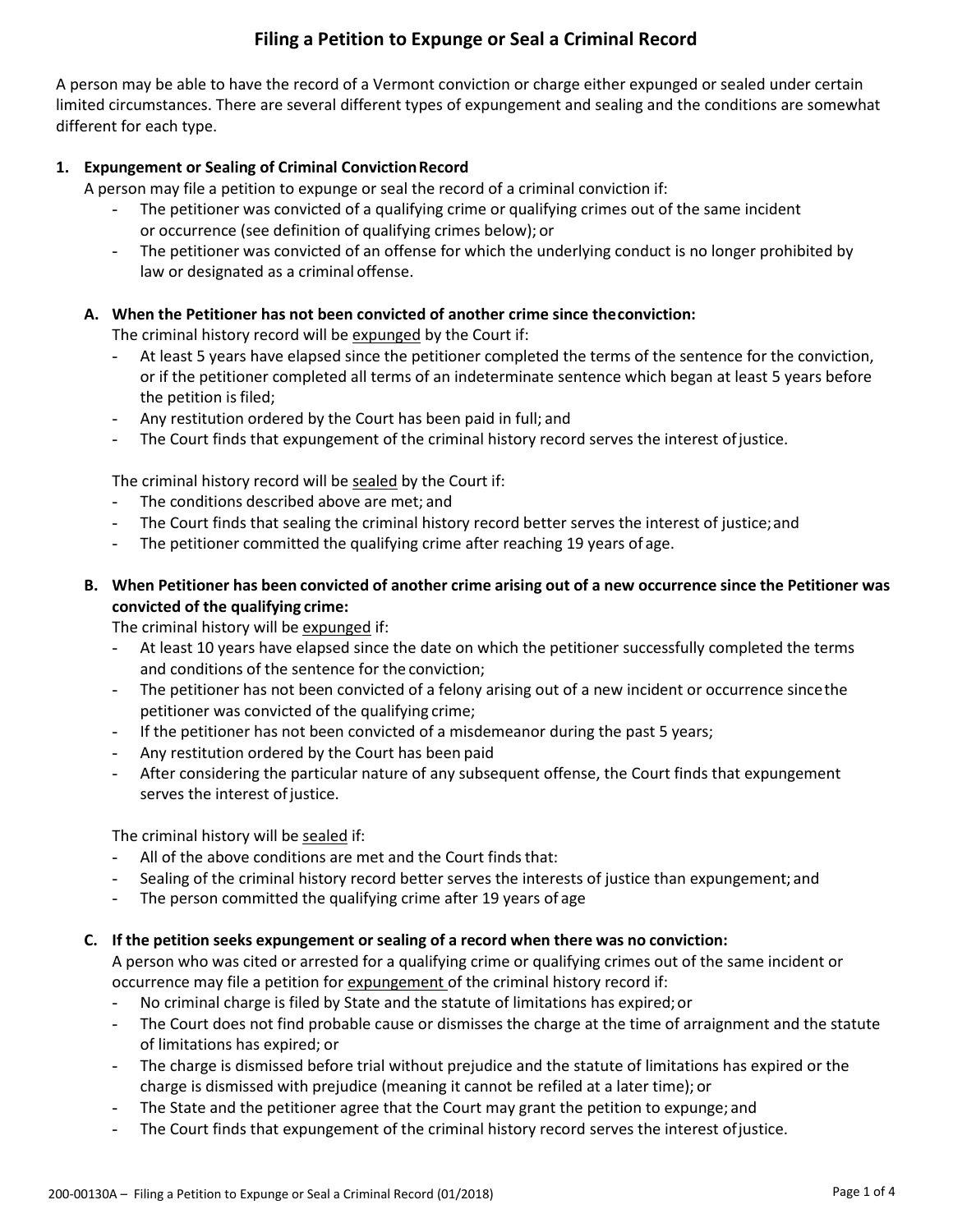The record will be sealed if:

- The Court finds that sealing the criminal history record better serves the interest of justice than expungement; and
- The person committed the qualifying crime after reaching 19 years of age.
- D. If the petition is for expungement of a criminal offense for which the underlying conduct is no longer **prohibited by law or designated a criminal offense, the Court will expunge the record if:**
	- Petitioner has served or completed the sentence;
	- All court-ordered restitution has been paid;
	- Unless the Court finds that expungement of the criminal history record is not in the interest ofjustice.

#### **2. Crimes that Qualify for Expungement or Sealing:**

All misdemeanor offense except:

**Stalking** Domestic Assault Prostitution Prohibited Conduct Reckless Endangerment Violation of an Abuse Prevention Order Abuse, Unlawful Restraint, Neglect, Sexual Abuse or Financial Exploitation of a Vulnerable Adult Predicate Offense An Attempt to Commit any of these listed misdemeanors

The following felonies qualify for expungement or sealing:

Unlawful Mischief Grand Larceny

Burglary (except for Burglary into an Occupied Dwelling)

Violation of 18VSA 4223 related to fraud or deceit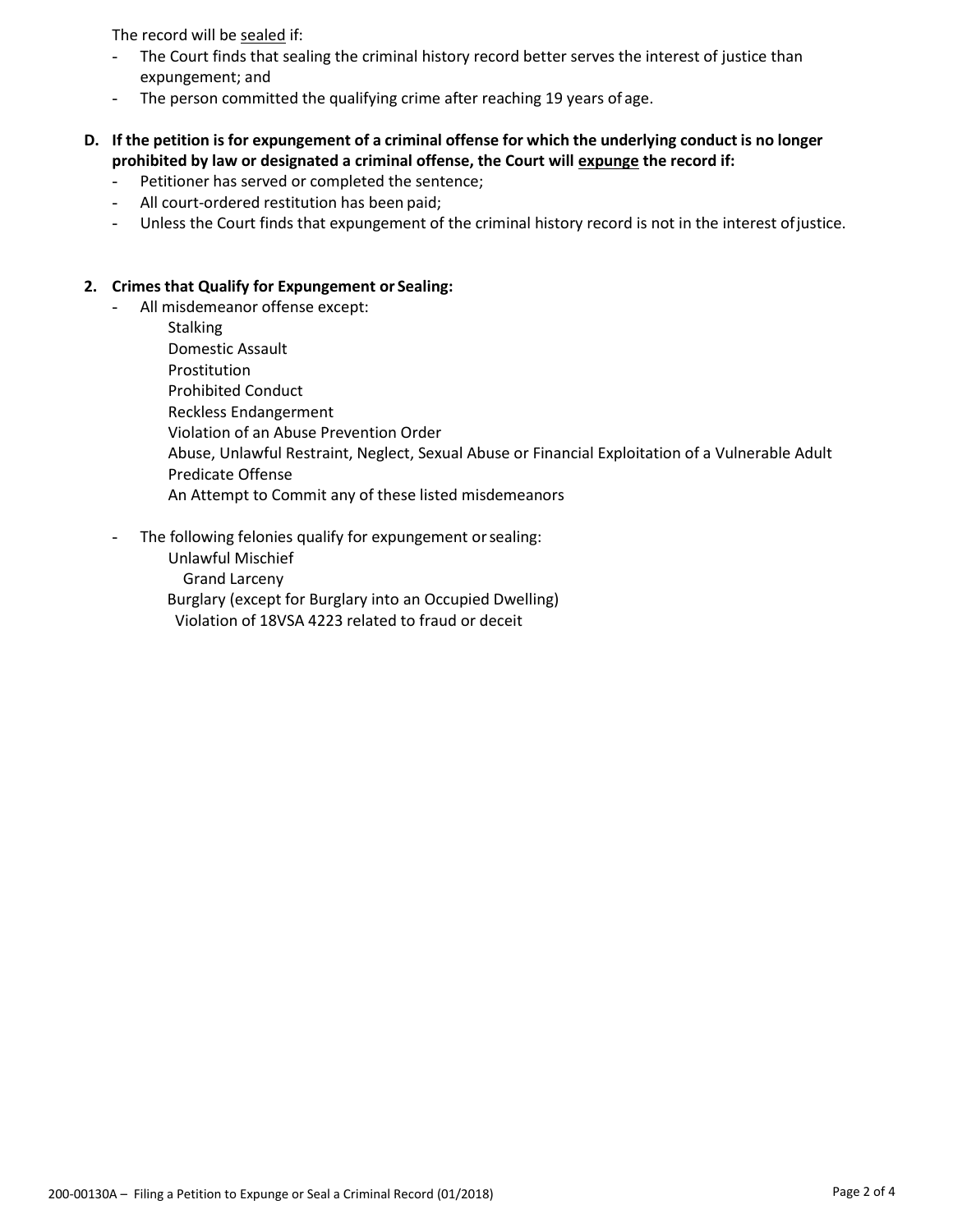# **What does expungement mean?**

Expungement means that all the records related to your criminal charge are physically destroyed by court order. This includes all information documenting your contact with the criminal justice system including police reports, records in the prosecutor's office and courtrecords.

#### **What is the difference between expungement and sealing?**

Sealing and expungement are similar in many respects. In either case:

- You must be treated asthough you had never been charged or convicted of the offense.
- You cannot be required to answer questions about your criminal history record in employment or license applications.
- You cannot be required to answer questions about the offense or incident if called as a witness.
- If the court or law enforcement agency receives a question about a record which has been expunged or sealed, the response mandated by law is: "No record exists."
- You will receive a certificate from the court stating that all records of arrest, conviction and sentence have been annulled.

The major difference between expungement and sealing is what happens to the records themselves. If the criminal history record is expunged all records in the possession of the court, department of corrections, law enforcement and the prosecutor must be physically destroyed as described above. If your criminal history record is sealed, the records are placed in a confidential file, but are not physically destroyed. The entity in possession of a sealed record, such as law enforcement or a prosecutor, can use the records for future criminal investigations.

## **What is the process for filing a Petition to Expunge or Seal?**

- 1. Request to view your file from the Court: You may want to review your file. Some files may be stored at Public Records, in which case, the clerk will have to make a request to send the file to the court. There is a charge for retrieving a record that is stored in public records. The retrieval fee must be paid prior to ordering files stored at Public Records. The unpaid retrieval fees could delay the expungement or sealing process. If you send a written request to the court to view your file, you should also include a check or money order payable to the Vermont Superior Court. Your request should also include a phone number so that the clerk can notify you when yourfile arrives. The court will be able to tell you if the file is in public records.
- 2. Restitution and Fines: Any restitution ordered by the Court and any fines or fees assessed must be paid in full prior to the determination whether your criminal case qualifies for expungement orsealing.
- 3. Form -Petition to Expunge or Seal Criminal History: Complete and file a Petition to Expunge or Seal Criminal History form. The Petition is a court form that can be obtained from the Court or on the Vermont Judiciary website. There is a post-judgment filing fee that must be filed with your petition. If you are unable to pay the filing fee, you may complete and file the form Application to Waive Filing Fees. The Court will notify you if you qualify to have the filing fee waived.
- 4. Respondent: The respondent in an expungement case is the prosecutor who brought the criminal charge. The Clerk will provide the respondent with a copy of your petition.
- 5. Response from Prosecutor: The prosecutor is entitled to file a response to your petition. If the prosecutor agrees with your request for expungement, your petition may be granted without a hearing. If the prosecutor is opposed to your request, the court will schedule the matter for a hearing. You must attend any hearings scheduled in your case. Failure to attend could result in the dismissal of your petition.